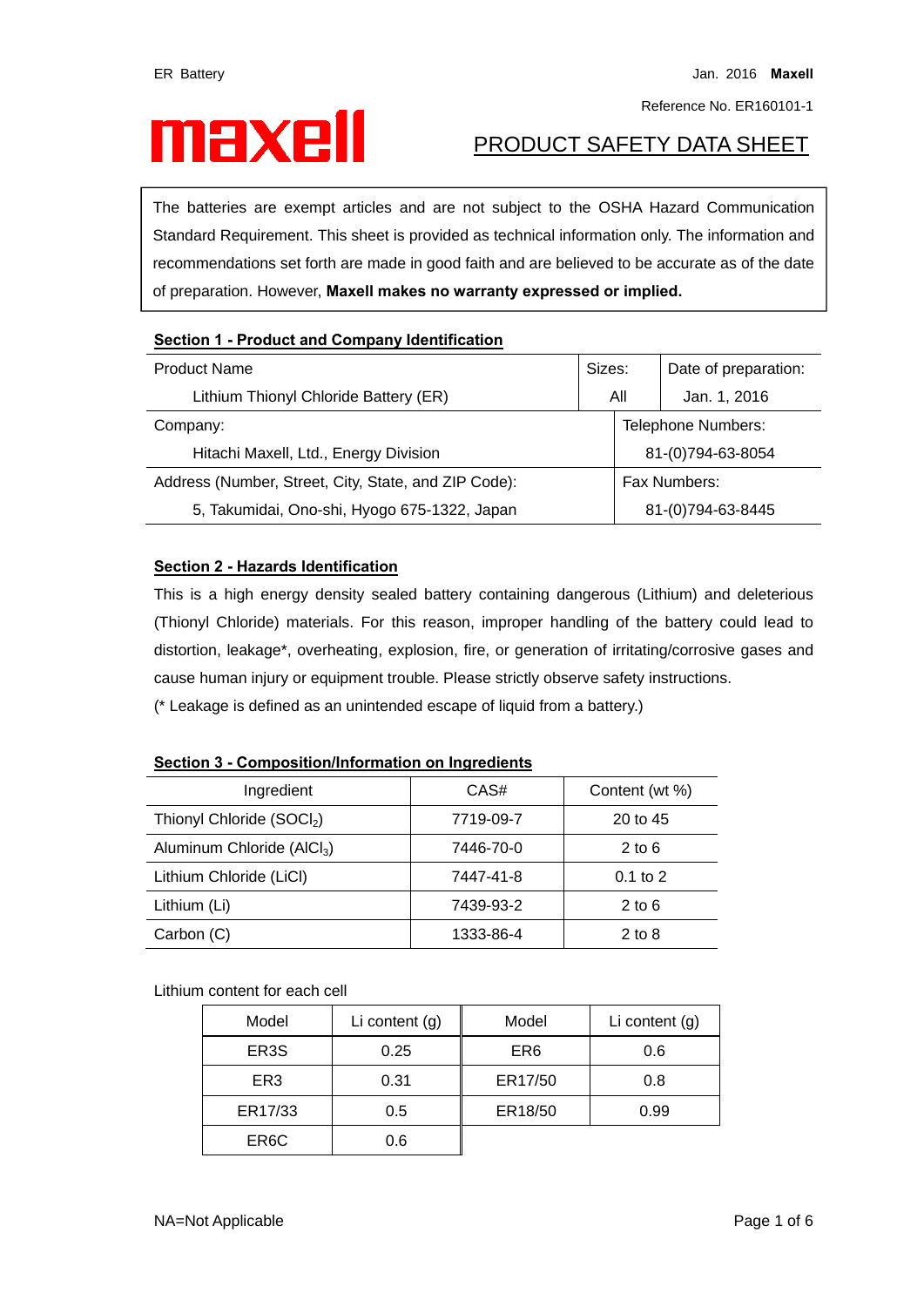## **Section 4 - First Aid Measures**

None unless internal materials exposure. If contents are leaked out, observe following instructions.

| Inhalation | Fumes can cause nausea or difficulty in breathing. Remove to fresh    |  |  |
|------------|-----------------------------------------------------------------------|--|--|
|            | air and consult a physician.                                          |  |  |
| Skin       | Immediately flush skin with plenty of water. If itch or irritation by |  |  |
|            | chemical burn persists, consult a physician.                          |  |  |
| Eyes       | Immediately flush eye with plenty of water for at least 15 minutes.   |  |  |
|            | Consult a physician immediately.                                      |  |  |
| Ingestion  | If swallowing a battery, consult a physician immediately.             |  |  |
|            | If contents come into mouth, immediately rinse by plenty of water     |  |  |
|            | and consult a physician.                                              |  |  |

## **Section 5 - Fire Fighting Measures**

| <b>Extinguishing Media</b> | Extinguisher of alkaline metal fire is effective.          |  |  |  |
|----------------------------|------------------------------------------------------------|--|--|--|
|                            | Plenty of cold water is also effective to cool the         |  |  |  |
|                            | surrounding area and control the spread fire. But          |  |  |  |
|                            | hydrogen gas may be evolved by the reaction of water and   |  |  |  |
|                            | lithium and it can form an explosive mixture. Therefore in |  |  |  |
|                            | the case that lots of lithium batteries are burning in a   |  |  |  |
|                            | confined space, use a smothering agent (e.g. carbon        |  |  |  |
|                            | dioxide or dry sand).                                      |  |  |  |
| Fire fighting procedure    | Use self-contained breathing apparatus and full protective |  |  |  |
|                            | gear not to inhale harmful gas.                            |  |  |  |

## **Section 6 - Accidental Release Measures**

None under normal use conditions. If contents are leaked out, observe following instructions.

| Protection for person | Use full protective equipment not to breathe vapors or         |
|-----------------------|----------------------------------------------------------------|
|                       | touch liquid.                                                  |
| Removing procedure    | Put the leaked battery into large container filled with water. |
|                       | Rinse the leaked liquid with water.                            |
| Area                  | Evacuate area except operators. After above procedure,         |
|                       | ventilate the contaminated area.                               |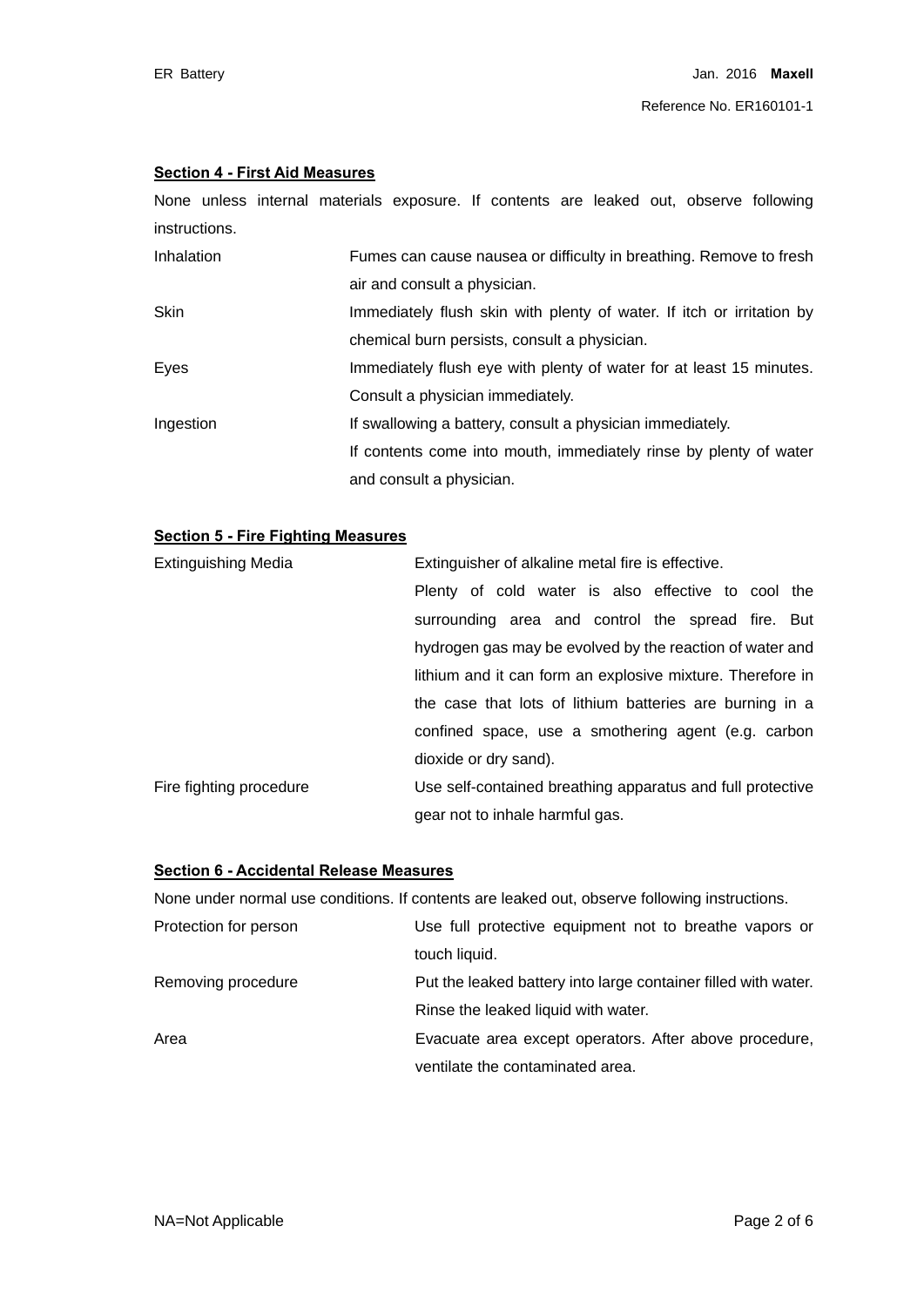## **Section 7 - Handling and Storage**

- 1) Handling
- **● Never swallow.**

If a battery is accidentally swallowed, see Section 4 - First Aid Measures**.** 

## **● Never apply excessive force to the positive terminal.**

Because the positive terminal is sealed in glass, subjecting this area to sudden jolts and excessive force (over 19.6 N) can break the glass seal. This can cause leakage and generation of irritating/corrosive gases.

## **● Never drop.**

Dropping the battery can cause the glass seal to break leading to leakage and generation of irritating/corrosive gases.

## **● Never weld the terminals or weld wire to the body of the battery.**

The heat of welding or soldering can cause the lithium to melt or cause damage to the insulating material in the battery. This can cause distortion, leakage, overheating, explosion, fire or generation of irritating/corrosive gases.

## **● Never short-circuit the battery.**

Do not allow the positive and negative terminals to short-circuit. Never carry or store the battery with metal objects such as necklaces or hairpins. Do not take multiple batteries out of the package and stack or mix them when storing. Otherwise, this can lead to distortion, leakage, overheating, explosion, fire or generation of irritating/corrosive gases.

## **● Never charge.**

The battery is not designed to be charged by any electrical source. Charging can generate gas and internal short-circuiting, leading to distortion, leakage, overheating, explosion, fire or generation of irritating/corrosive gases.

## **● Never forcibly discharge.**

Forcibly discharging using an external power source or other batteries can cause the voltage to fall below 0V (reversing the poles), generating gas inside the battery and leading to distortion, leakage, overheating, explosion, fire or generation of irritating/corrosive gases.

## **● Never heat.**

Heating the battery to more than 100 deg. C can increase the internal pressure, causing distortion, leakage, overheating, explosion, fire or generation of irritating/corrosive gases.

## **● Never expose to naked flames.**

Exposing to naked flames can cause the lithium metal to melt, causing the battery to catch fire and explode.

## **● Never disassemble the battery.**

Disassembly can generate irritating/corrosive gases. In addition, the lithium metal inside the battery can overheat and cause fire.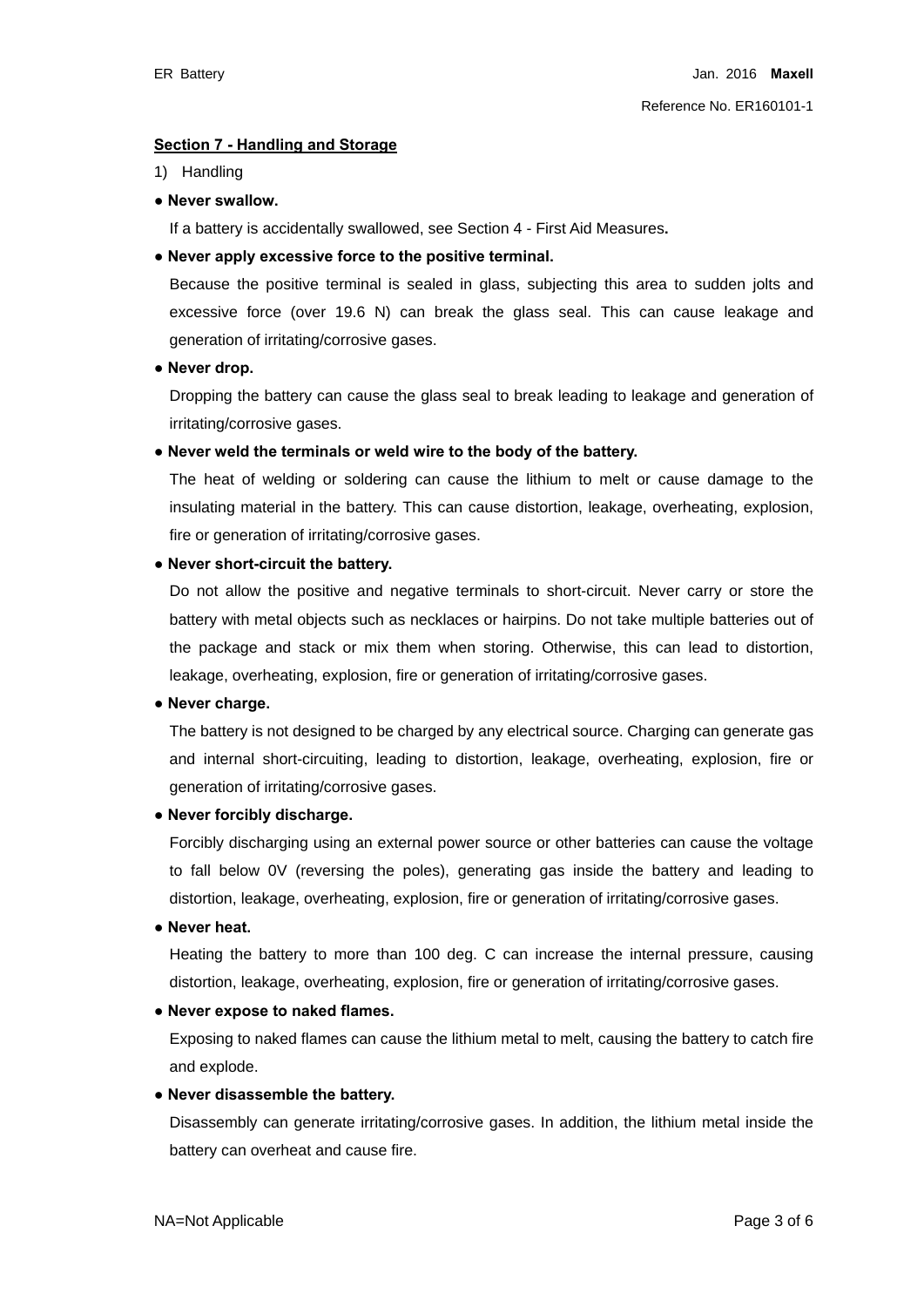## **● Never deform.**

Deforming the battery can cause leakage, overheating, explosion, fire or generation of irritating/corrosive gases.

## **● Never reverse the positive and negative terminals when inserting in electrical equipment.**

Inserting the battery incorrectly can lead to short-circuiting, charging or forced-discharging. This can cause distortion, leakage, overheating, explosion, fire or generation of irritating/corrosive gases.

## **● Never use different batteries together.**

Using different batteries together, i.e. different types or old/used and new or those of different manufacturers, can cause distortion, leakage, overheating, explosion, fire or generation of irritating/corrosive gases because of the differences in battery properties. Please consult Maxell before designing devices that use two or more batteries connected in a series or parallel, even with the same battery type.

## **● Never touch liquid leaking from a battery.**

If the liquid enters the eyes or mouth, see Section 4 - First Aid Measures.

## **● Never attach a battery to the skin.**

Attaching a battery to the skin using tape, etc. should be avoided. Moisture from the skin can cause battery discharge, which can produce certain chemical substances that burn the skin.

## **● Never leave damaged battery in electrical equipment.**

Damaged batteries can generate irritating/corrosive gasses and can damage electrical equipment and systems.

## 2) Storage

Never let the battery contact with water. Never store the battery in hot and high humid place.

| <b>Respiratory Protection</b> | ΝA            |    |
|-------------------------------|---------------|----|
| Ventilation                   | Local Exhaust | ΝA |
|                               | Mechanical    | ΝA |
|                               | Special       | ΝA |
|                               | Other         | ΝA |
| Eye Protection                |               | ΝA |
| <b>Protective Gloves</b>      |               | ΝA |
| Other protective clothing     |               | ΝA |

## **Section 8 - Exposure Controls, Personal Protection**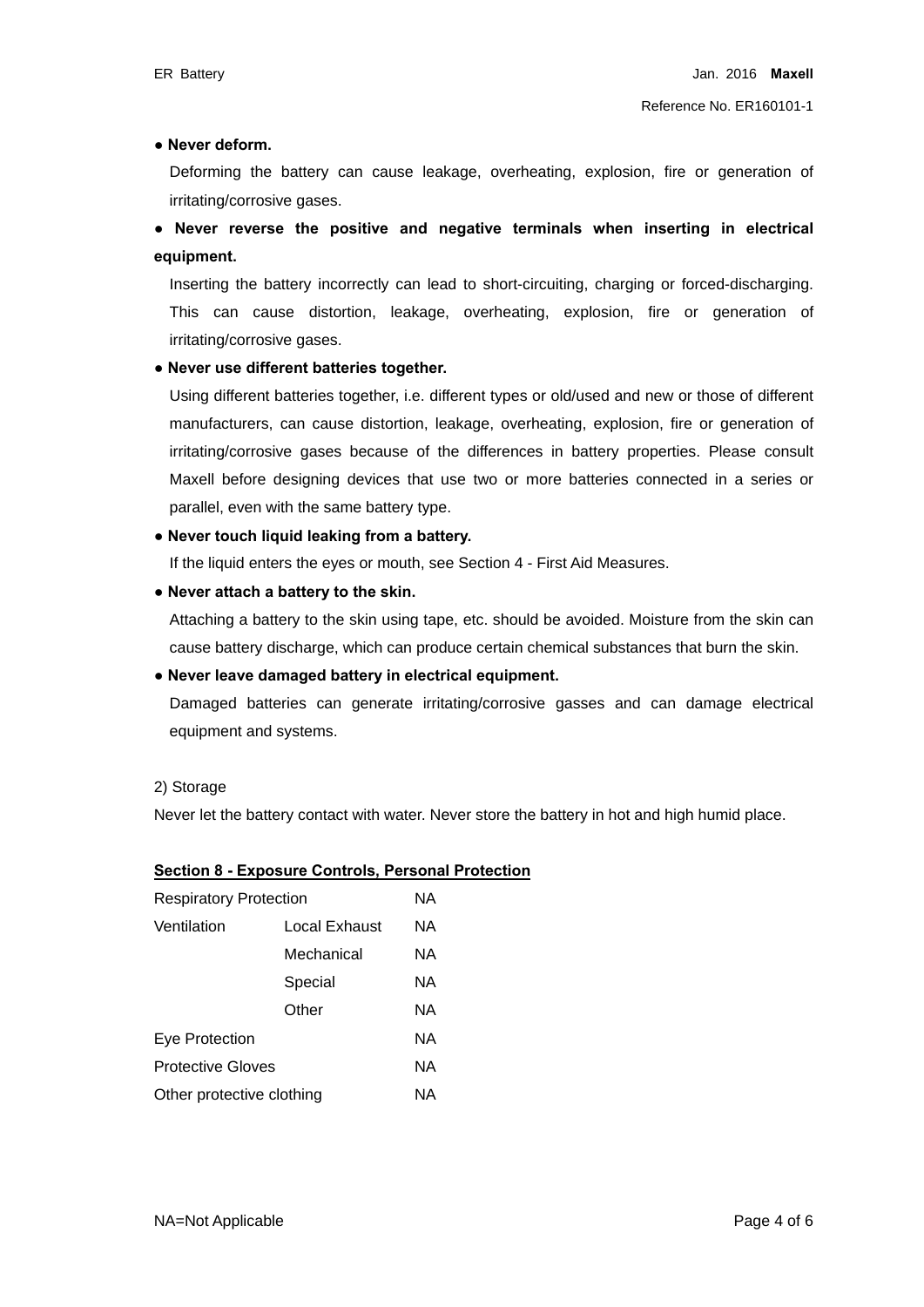## **Section 9 - Physical/Chemical Characteristics**

Cylindrical shape with primary cell of 3.6V nominal voltage

## **Section 10 - Stability and Reactivity**

Stability: Stable (Performance deterioration depends on circumstance.) Incompatibility: Water Hazardous polymerization: Will not occur. Condition to avoid: See section 7. Hazardous Decomposition or Byproducts: Sulfur Dioxide, Hydrogen Chloride, Hydrogen

## **Section 11 - Toxicological Information**

As the contents are sealed in the battery case, there is no toxicity.

## **Section 12 - Ecological Information**

If the battery is disposed of on land or in water, the battery case may corrode and liquid leak from the battery. Ecological information has not been reported.

## **Section 13 - Disposal condition**

The battery may be regulated by national or local regulation. Please follow the instructions of proper regulation. As electric capacity is left in a discarded battery and it comes into contact with other metals, it could lead to distortion, leakage, overheating, or explosion, so make sure to cover the (+) and (-) terminals with friction tape or some other insulator before disposal.

## **Section 14 - Transportation Information**

1) Shipping Name (UN Number): Lithium metal batteries (UN3090)

 Lithium metal batteries packed with equipment (UN3091) Lithium metal batteries contained in equipment (UN3091)

- 2) Hazard Classification: Class 9 (Miscellaneous)
- 3) Method of transportation: As the cells are manufactured under a quality management program in an ISO9001 certified factory and the cells meet all the requirements of a UN manual of tests and criteria, Part III, sub-section 38.3, the applicable packing instructions (PI) or special provisions (SP) are as per the following table.

The cells or batteries classified in Section II of any Packing Instruction or SP 188 may be exempted from Class 9 Dangerous Goods if complying with all requirements of applicable Section II or SP 188. But lithium metal cells and batteries transported as cargo are restricted to Cargo Aircraft Only.